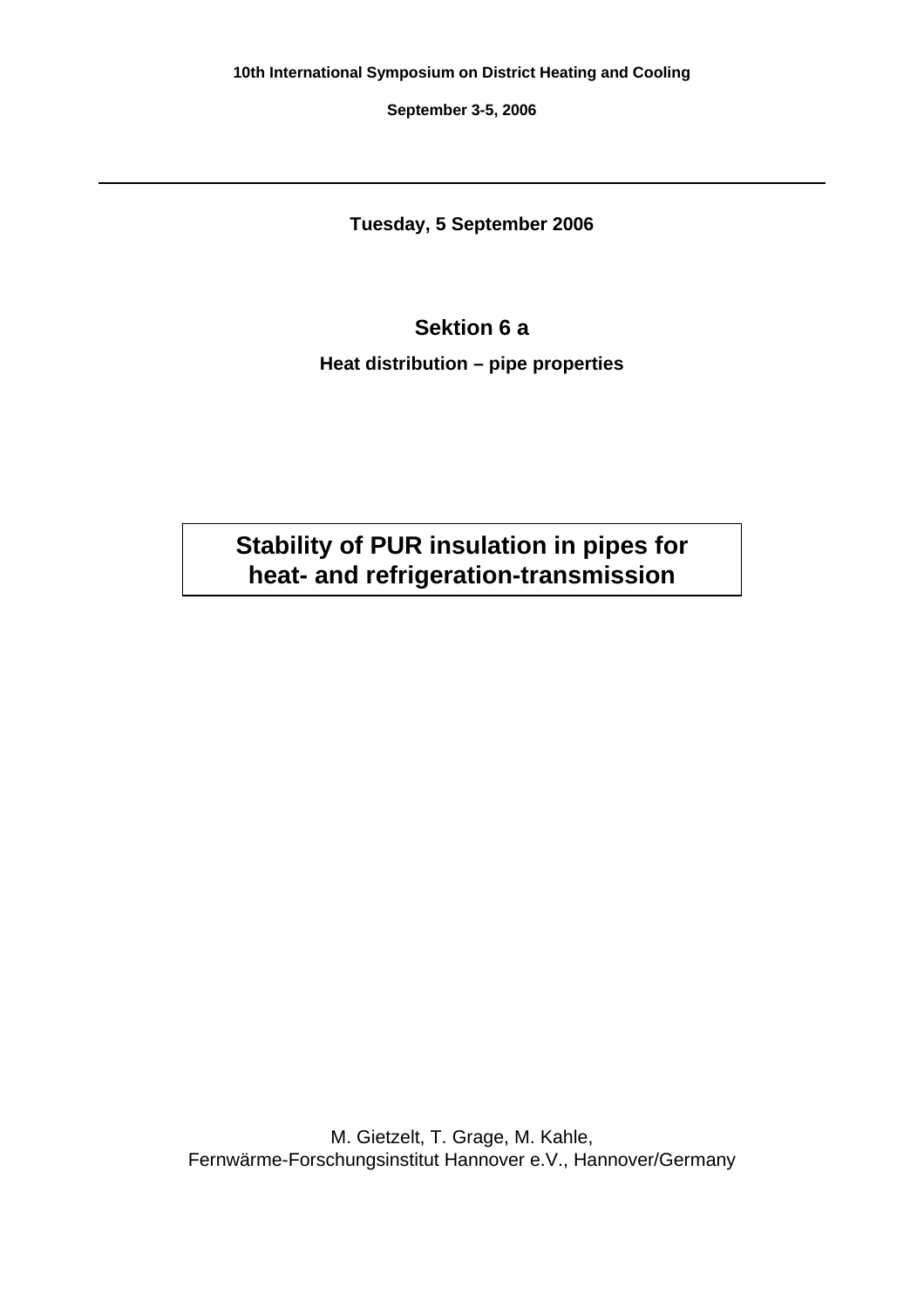# **Stability of PUR insulation in pipes for heat- and refrigerationtransmission**

# **Prof. Dr.-Ing. M. Gietzelt, Dipl.-Ing. T. Grage, Dipl.-Ing. M. Kahle**

 Fernwärme-Forschungsinstitut in Hannover e.V., Max-von-Laue-Str. 23, 30966 Hemmingen, +49 (0) 511 94 37 0, ffi@fernwaerme.de. www.fernwaerme.de

# **1 Motivation for examining the life time span**

At present a great part of district heating and cooling pipes are insulated with Polyurethane foams. Polyurethane foams are characterised by high mechanical strength, low thermal conductivity, good flexibility in respect of application and high ageing stability. Because of the varying characteristic features of Polyurethane foam it can be applied for different heat and cooling applications.



*Picture 1: Over view about the laying methods (blue: application of Polyurethane with cooling pipes; red: application of Polyurethane with heating pipes)*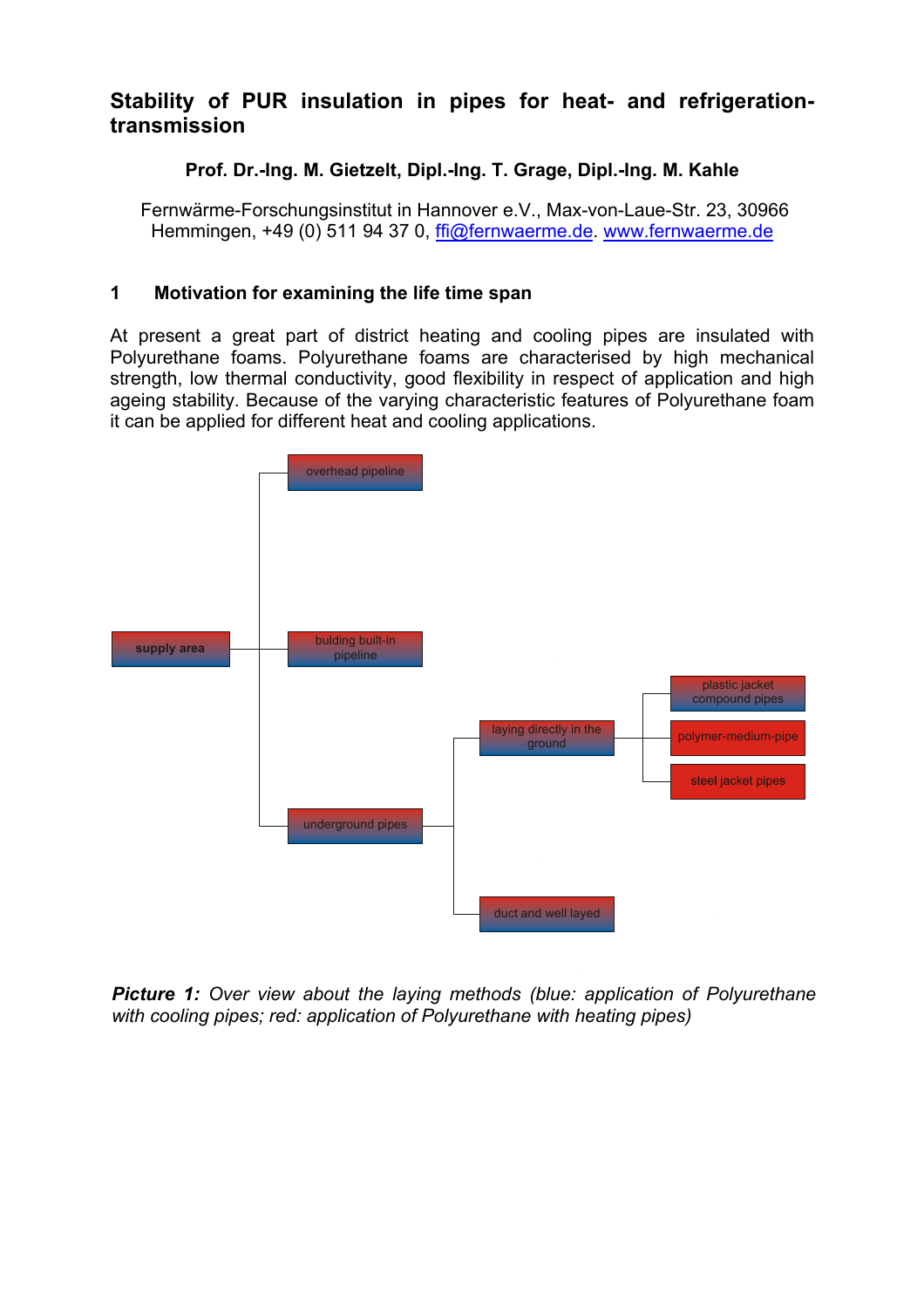

*Picture 2: Proportion of the laying of all district heating pipes in the Federal Republic of Germany [1]* 

For new pipelines in district heating earth-laid plastic bonded pipes (KMR) and flexible pipelines with polyurethane insulation are mainly used.



*Picture 3: Distribution of the length of pipe lines built in the Federal Republic of Germany of district heating water pipes in the year 2004. [1]*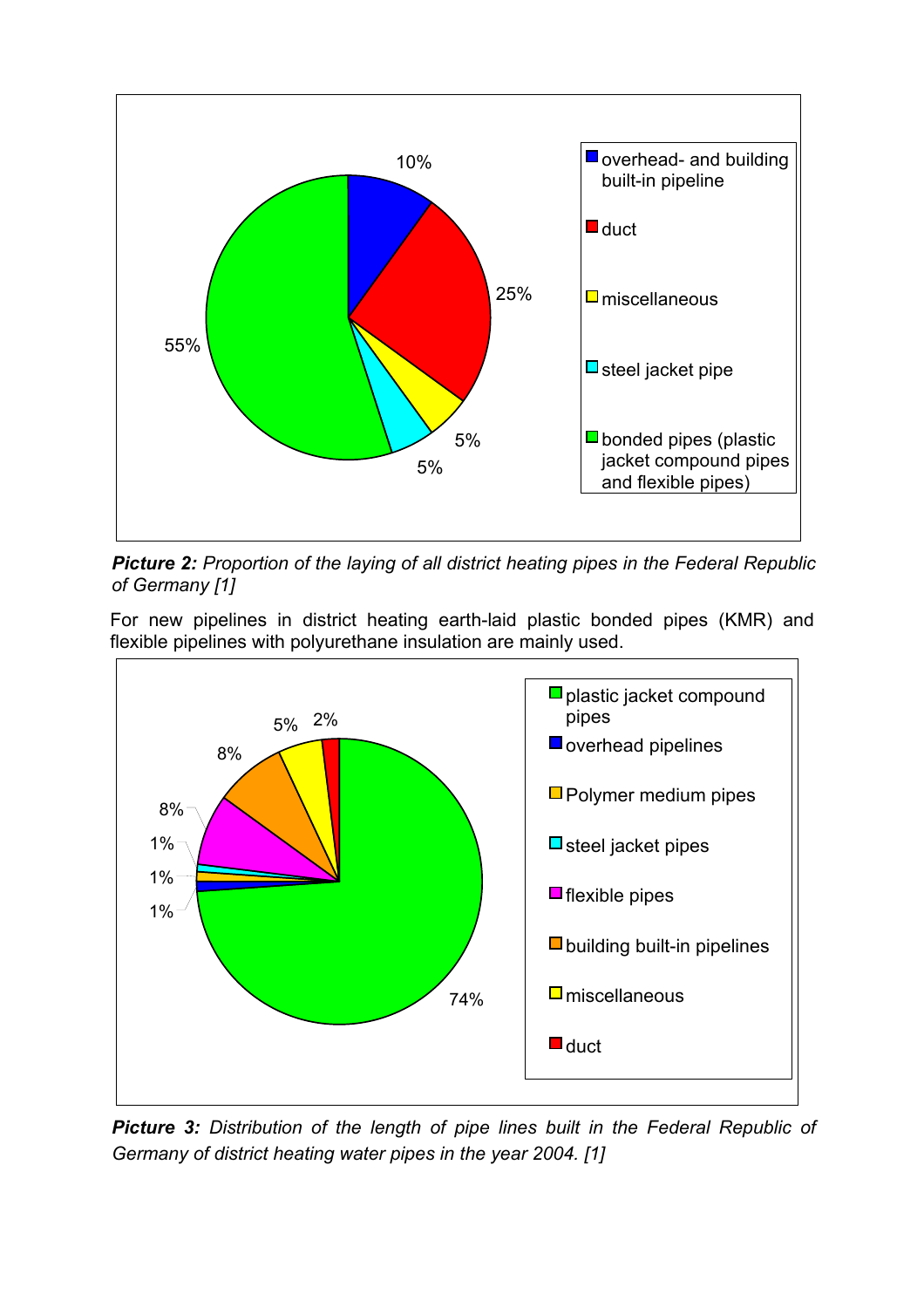For the time being district cooling pipes with polyurethane insulation are mostly laid in buildings. Amongst others the industry has the intention to use PUR insulated pipes from the district heating sector for cooling purposes in the future.

District heating pipes are planned with a life span of minimum 30 years today (DIN EN 253: minimum 30 years; VDI 2067:2000: 40 years). The economics calculation for cooling pipes amounts to a minimum life span of 20 years (VDI 2067:2000). The mechanical resistance throughout the whole operation time is decisive for the technical life span. For the economical life span the heat conductivity is most important because this governs the heat loss of the pipeline.

In order to acquire an economical and technical safe operation it is necessary to determine the influences on ageing and the stages of ageing. There are numerous rules with minimal requirements to be kept for new district heating and cooling pipes for the purpose to safeguard the life span. In Germany the following regulations have to be observed:

| Laws        | EC directive and regulations, national laws and regulations, |
|-------------|--------------------------------------------------------------|
| Standards   | ISO, EN, DIN                                                 |
| Guidelines  | AGFW, VDE, VDI                                               |
| Work sheets | VDI, DVGW, AGFW,                                             |

*Table 1 Overview to the useable comprehensive body of legislation at PUR-isolated bonded pipes* 

At present, the national standardisation is generally followed with the exception of earth laid, hot going plastic bonded pipes, which will be discussed more thoroughly later on.

For the earth laid, hot going plastic bonded pipes, European standards have to be observed (for flexible Polymer cover pipes (PMR) the relevant standards will soon be made known):

EN 253: Preinsulated bonded pipe systems for directly buried hot water networks - Pipe assembly of steel service pipe, polyurethane thermal insulation and outer casing of polyethylene [2]



EN 448: Preinsulated bonded pipe systems for directly buried hot water networks - Fitting assemblies of steel service pipes, polyurethane thermal insulation and outer casing of polyethylene [3]

EN 488: Preinsulated bonded pipe systems for directly buried hot water networks - Steel valve assembly for steel service pipes, polyurethane thermal insulation and outer casing of polyethylene [4]

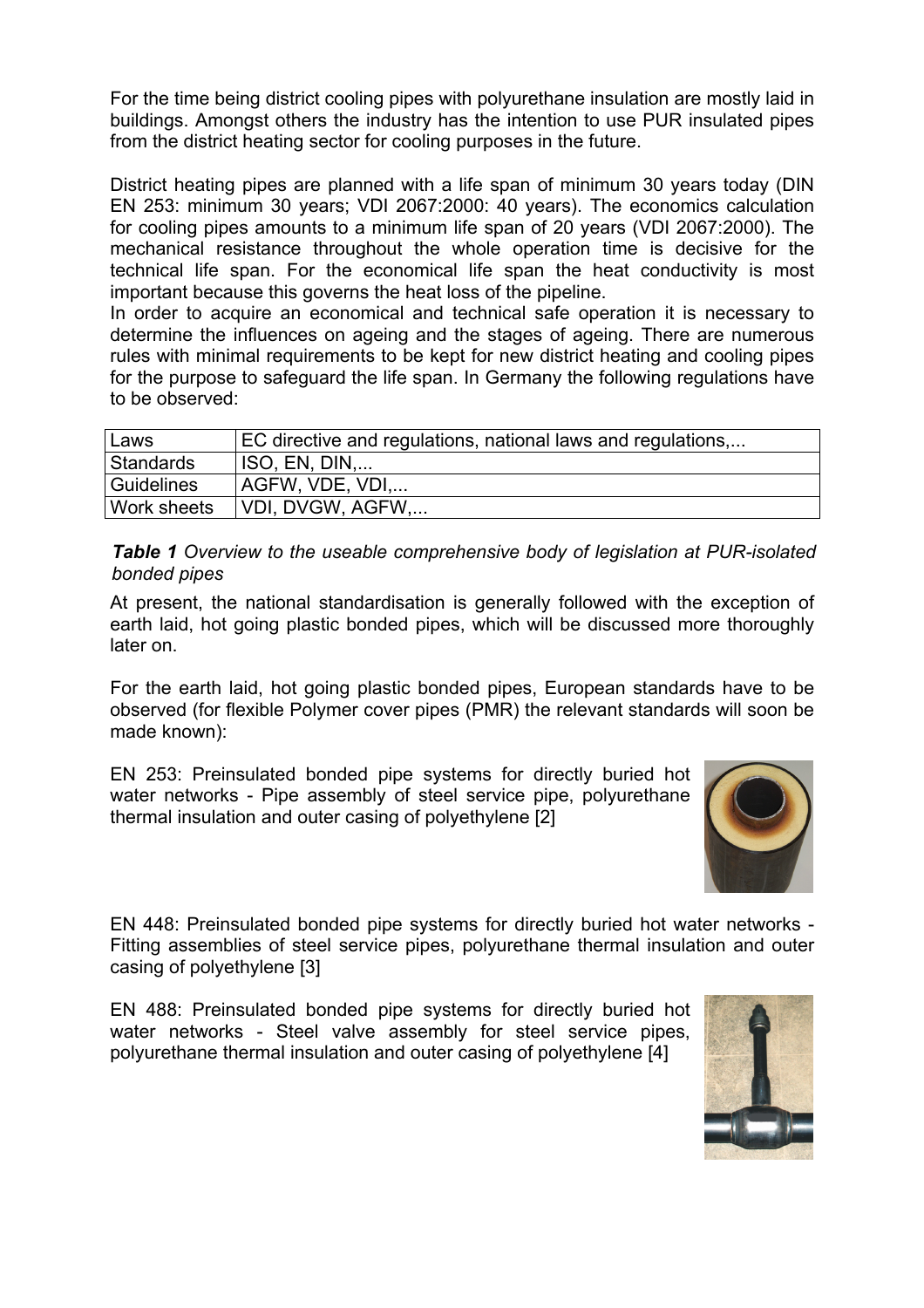

EN 489: Preinsulated bonded pipe systems for directly buried hot water networks - Joint assembly for steel service pipes, polyurethane thermal insulation and outer casing of polyethylene [5]

These standards specify the following requirements:

- mechanical qualities
- chemical qualities
- heat conductivity
- other technical requirements for pipeline construction systems

In the event that plastic bonded pipes are used in a cooling distribution system, the international standard for insulation of cooling pipes ISO 15758 as well as the VDI guidelines 2055 are applied. When - in special cases - steam pipelines with PUR insulation are built, the standard and the technical guidelines of the European Union 97/23EG (Pressure Equipment Directive) must be observed.

## **2 Basic factors of Polyurethane foams**

Polyurethanes are polymers which show several groups of carbamic acid and who have on the right oxygen atom further atomic connections.



*Picture 4: Structure of the carbamic acid group* 

Polyurethanes are produced in a polyaddition of polyols (organic compounds with many OH-groups) and isocyanats (organic compounds with NCO-groups, in the majority of cases bifunctional isocyanats = Di-isocyanats) mostly.

The most important raw materials of polyurethane production are mineral salt, coal, crude oil, beet sugar or cane sugar, corn and fats. The isocyanates may be aromatic (organic compounds, which accords to the aromaticity criterias) or aliphatic (organic compounds which are not aromatic), whereby aromatic isocyanates are more commonly used than aliphatic.

The reaction of polyole and isocyanate appears step by step. Urethane and urea emerge as a by product of the manufacture of polyurethane. These are important for the cross-link of the polyurethane molecules.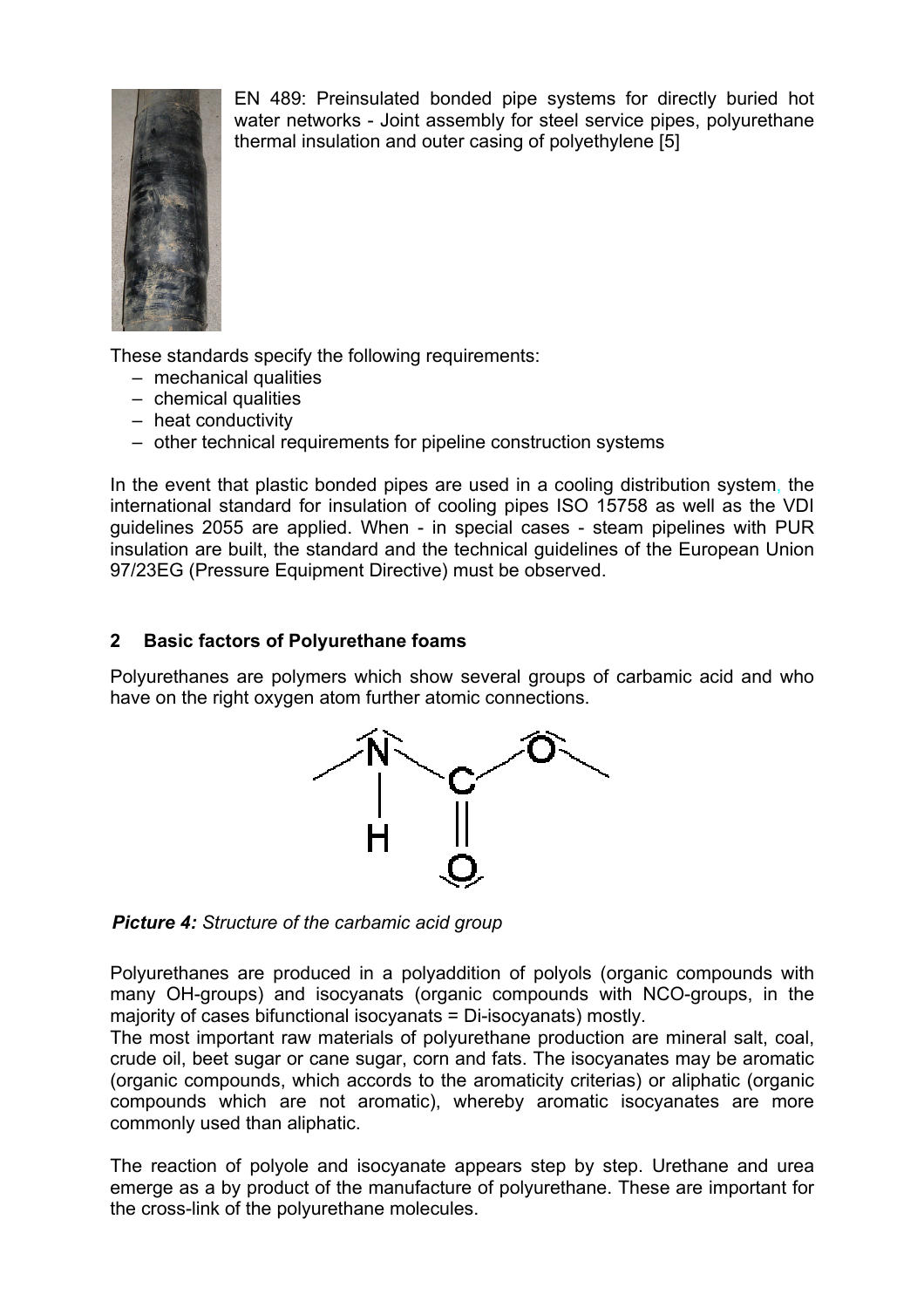Apart from the direct reaction of polyole with isocyanate it is possible to process polyole to polyetherpolyole. At the base catalysed reaction of two - and polyvalent start alcohol with epoxides the polyetherpolyols emerge. In special cases some different substances are used instead of polyols. This variation of the reaction channels and the reaction partners gives room to a great variation in the qualities of the polyurethane. To simplify matters we speak now only of polyole and isocyanate. Apart from the basic components, several further substances are used for the manufacture of polyurethane foams:

- Catalyser : i.e. amine, organotin compound
- Tenside
- Foam stabiliser: i.e. silicon-organic compound
- Flame protection: i.e. aluminium oxide hydrate, ammonium polyphosphate, chlorine-, bromine-, phosphorus- nitric-organic-compounds
- Filling agents: i.e. carbon black, chalk, silicates, barytes, glass fibres
- Ageing inhibition
- Colorant
- Antistatics: i.e. organic ammonium connection
- Biocide
- Separating agents: i.e. wax, silicone, metal soaps
- Blowing agents

All components, except for the nucleating agents, are in liquid form, gas form or dissolved for the manufacture of the polyurethane foam. The nucleating agent can also be a disperse particulate material. Because the blowing agents have a great influence on the qualities of the polyurethane foam we would like to go into more detail.

Different methods can be used to place the blowing agents into the foam:

- Release of propellant by chemical reaction: The blowing agent is mixed with one of the basic components – mostly polyol -. The blowing agent decomposes thermally at the reaction of polyol and isocyanat or it reacts with one of the other components of the mixture. One example is the reaction of water with isocyanat when released from carbon dioxide.
- Release of propellant by physical process: The propellants are dissolved or in liquid form. In case of liquid propellants they evaporate because of high temperature at the reaction of the basic components. For this kind of propellant generation the blowing agents may be FCKW and cyclopentan. In order to release dissolved blowing agents the pressure must be lowered. This principle applies for the manufacture of vacuum insulation material.
- To place the propellant by mechanical process: The propellant is either dispersed in a reaction mixture or it has to be compressed injected into the reaction mixture. Therefor carbon dioxide may be used for example.

In many cases several different methods of releasing the propellant with different blowing agents are used.

The pipe manufacturer aim at reducing the heat conductivity as the strength is constant. The cell diameter is one factor. At the PUR-foam production the choice of the blowing agent and other additives and contribution will not only appropriate the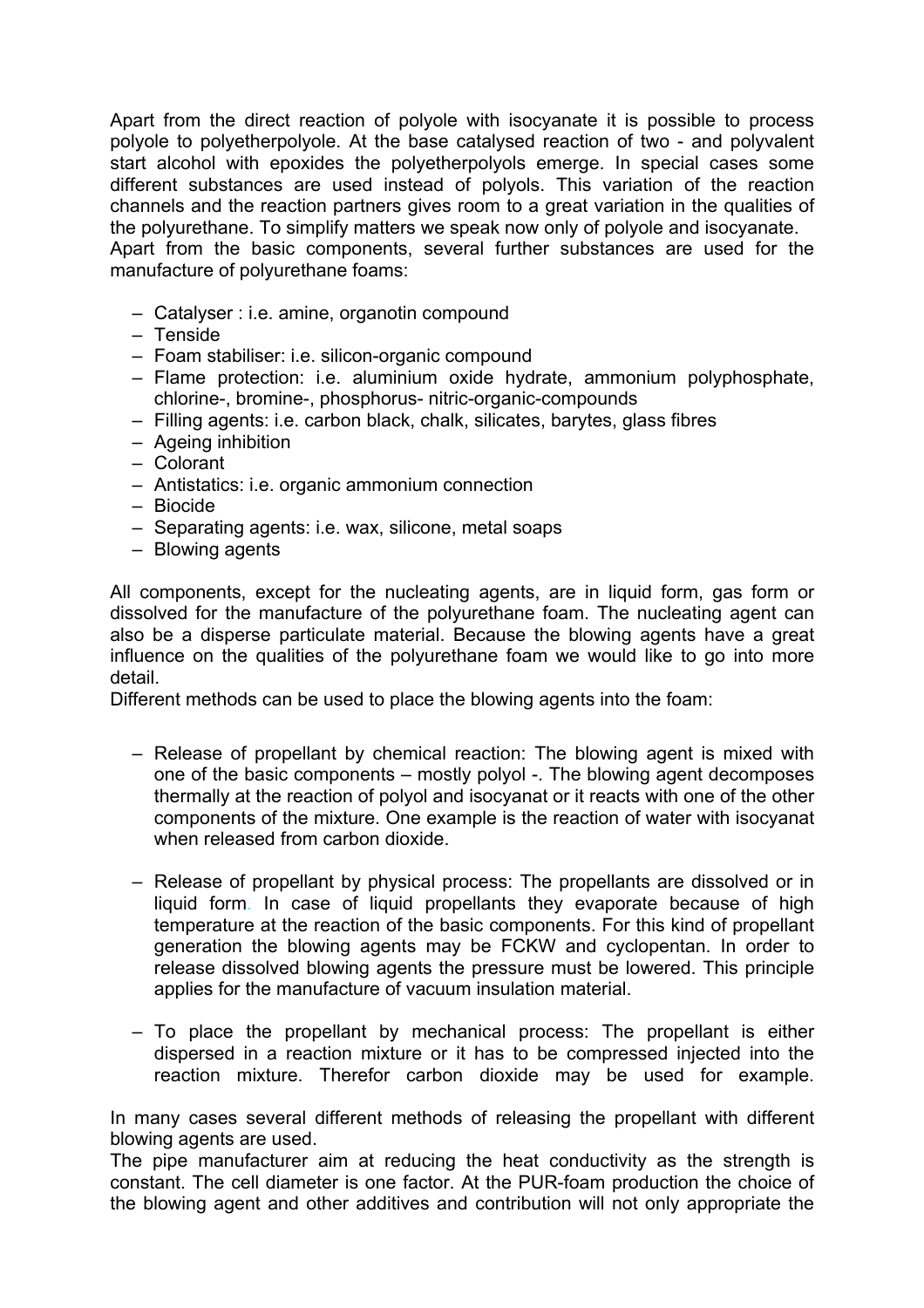cell gas heat conductivity and the deterioration. This choice appropriates the cell structure too. A reduction of the cell diameter, where is no convection in current foams, means a decrease of radiation heat conductivity. Some micro-foams are available with cell diameters under 0,1 mm. Will the cells being much smaller – to the extent that the cell diameter will be smaller than the mean free path of the gas molecules – the gas heat conductivity will get near zero. These foams with very low gas and radiation heat conductivity are called nanoporous foams. It is expected that the deterioration of these foams will be slower than topical foams because there will be no diffusion like the solution-diffusion-model but like the much slower Knudsen Diffusion [7]. With the reduction of the cell diameter the strength will decrease while the density will be equal. Should the strength be constant the density must increase. For example, by increasing the actually required density of 60 kg/m<sup>3</sup> to 100 kg/m<sup>3</sup> the heat conductivity will raise to only about  $6\%$  at  $CO<sub>2</sub>$  blown foam [6]. Regarding the interconnection features – as well at the steel medium pipe or the PE-X medium pipe as at PE-jacket pipe - there are no cognitions. To the tangential shear strength there is also no data available. The cell diameter can be influenced by the basic components – polyols and isocyanats – to a minor degree. A much bigger influence have the blowing agents, nucleating agents, foam stabiliser and surface active substances as well as the phase, the concentration and the allocation [6].

# **3 Variation of the heat conductivity and density**

As mentioned before, the operation ability and the economic efficiency of the heating or the cooling net should be guaranteed for the total projected operation period in spite of operational influences or outside influences. Therefore the following has to be observed:

- Preservation of the mechanical stability under the influence of thermomechanical loads
- Prevention of water penetration and humidity into the foam
- Maintaining a low heat conductivity

The topic changes of polyurethane foam properties at pipes is very extensive. Therefore only the most important effects will be presented in the following chapters.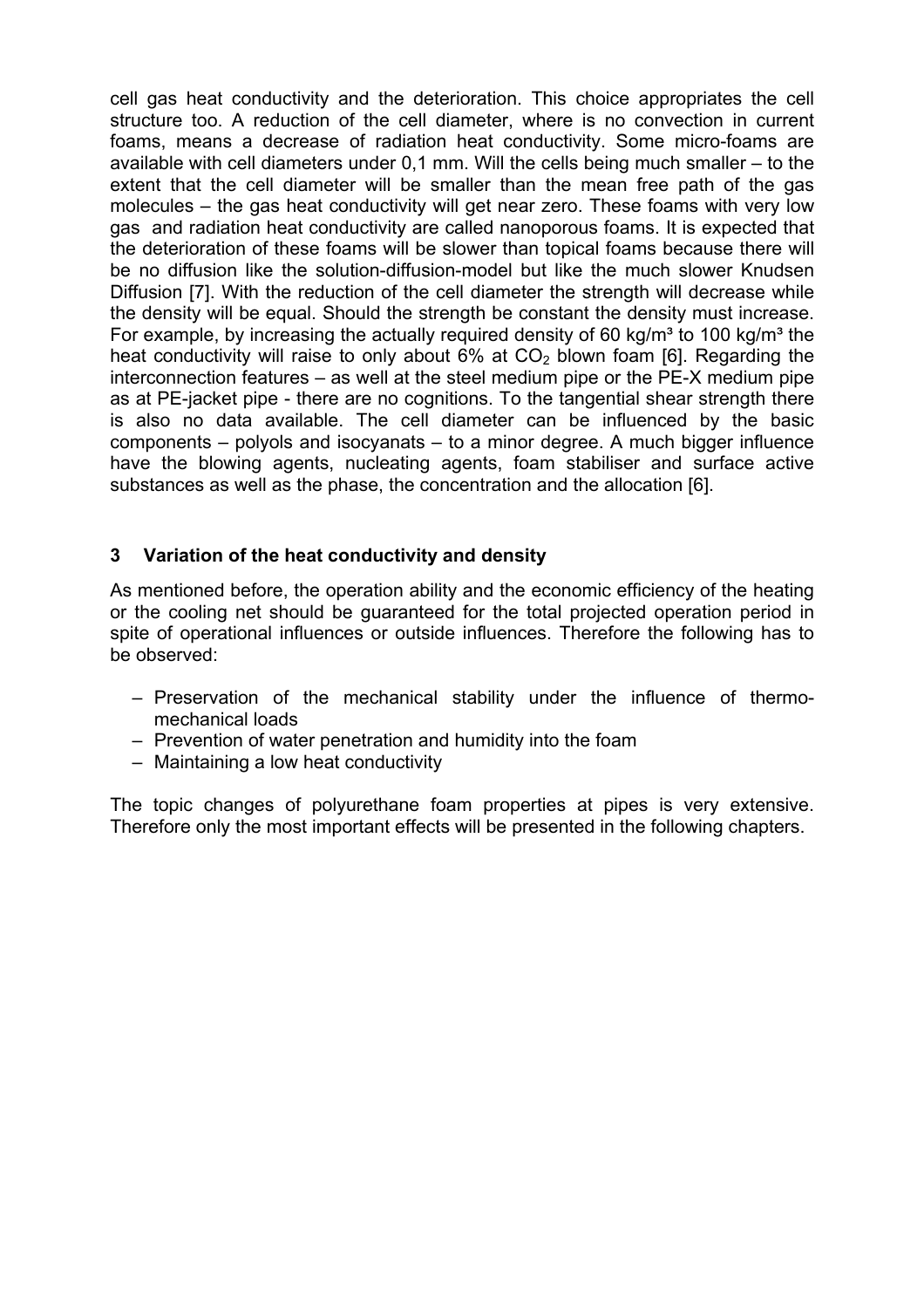

*Picture 5: Overview of the influences on insulated pipes*

## **3.1 Influence**

## **3.1.1 Biological influence**

Biological influences happen because of animals, plants and micro organisms like bacteria and fungus. In principle it is possible that biological factors influence the resistance and heat conductivity of heat- and cooling pipes. Until recently, no great attention has been paid to the biological influences of preinsulated PUR-foam directly buried pipes.

## **3.1.2 Chemical influences**

Chemical influences are all reactions of and with the polyurethane insulation material. According to the stand of the technique the validity of the Arrhenius law is applied for the ageing of Polyurethane insulation materials.

$$
k = A \cdot e^{\frac{-E_a}{RT}} \quad (1)
$$

- *k reaction rate*
- *A frequency factor*
- *Ea activating energy*
- *R gas constant*
- absolute temperature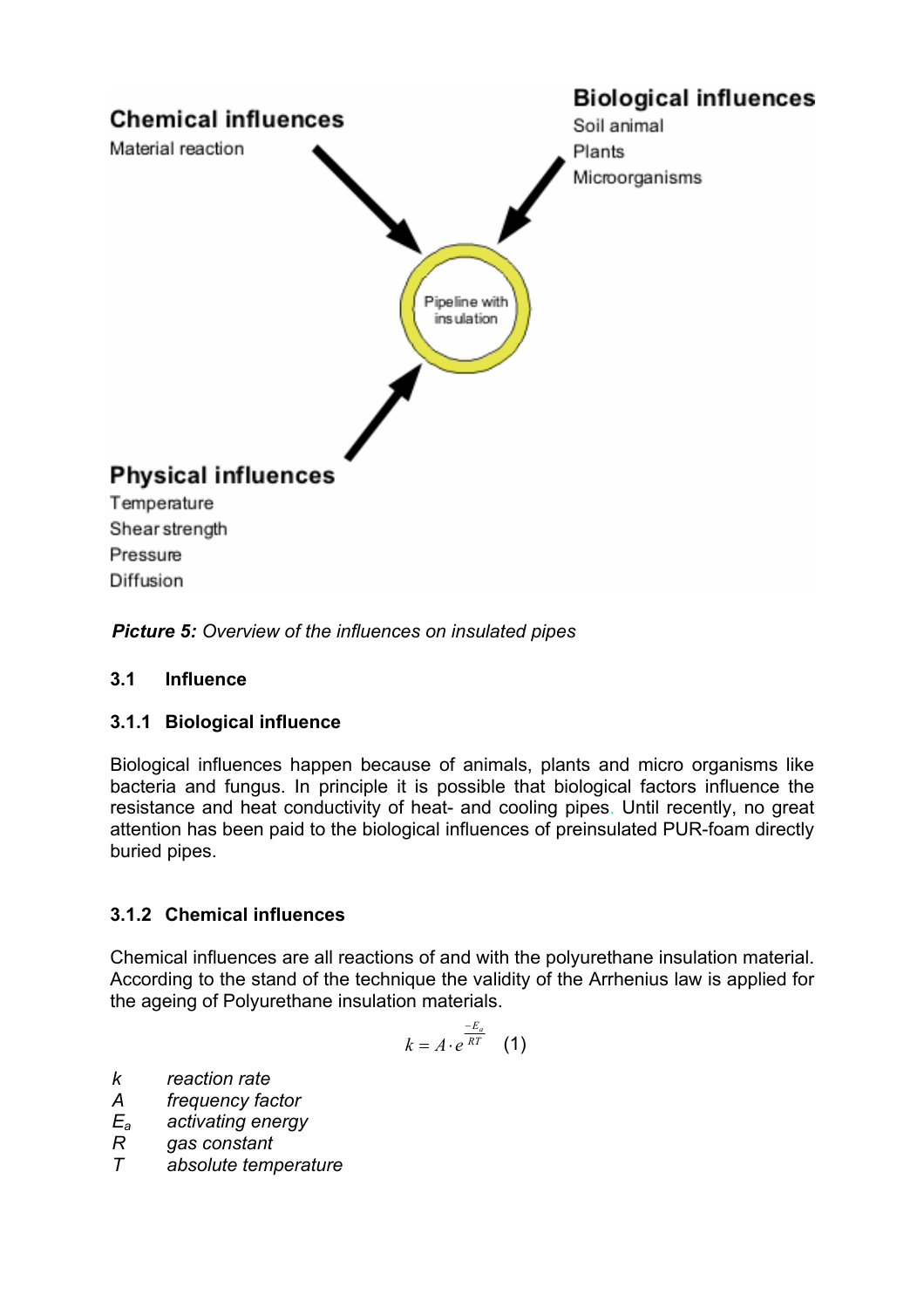The hydrolyse is one of the most important chemical reaction during usage of PUR insulation with warm going pipes. Conditions for the hydrolyse are humidity in the foam as well as temperatures of more than 50°C [8]. Big changes in foam caused by hydrolyse are noted for temperatures over 100 °C (373,15 K) [9]. With the hydrolyse the foam decomposes itself under the influence of water in shorter chemical compounds.

In the past R11 and other FCKW blowing agents were used. These split under thermic load chlorine and flour atoms, which, as free radicals, are creating new connections including polyurethane molecules. The reaction of polyurethane molecules with free radicals lead - just like the hydrolyse - to the destruction of the cell walls. The mechanical strength is hereby reduced and the effective diffusion coefficient and the heat conductivity of the foam is increased. Reactions of  $CO<sub>2</sub>$  are yet unknown in polyurethane foams.

The reaction of polyole and isocyanate and the additives is never really complete during the manufacture. For this reason numerous reactions take place during operation between the basic materials, within the basic materials and other additives as well as diffused in gases and liquids. Because of this the properties of the polyurethane foam can change to the positive or to the negative. All reactions in the polyurethane foam are influenced by catalysts which are added during manufacture.

# **3.1.3 Physical influences**

## **3.1.3.1 Temperature**

The absolute temperature and the changes in the temperature influence the mechanical as well as the thermal quality of the PUR insulation in different ways. As said before, the absolute temperature governs the reaction rate. Furthermore, the temperature inside the insulation is decisive for the condensation of water and blowing agents - this is especially the case with cold going pipes – and the evaporation of the liquid blowing agent and water – especially with warm going pipes. According to the standard of technique to date, temperature introduces to the general observation of the ageing and the changes of the mechanical properties of the polyurethane insulation materials of pipelines by the Arrhenius equation. If the change of heat conductivity is in the focus of the analysis, the Temperature will be introduced to gas and radiation heat conductivity. However, the change of gas and radiation heat conductivity are reversible.

The heat conductivity influences the diffusion coefficients and the diffusion flow too. The temperature is not equal to the radius. Through this a partial pressure difference results in the foam, so Fick's diffusion of cell gas out of the jacket is accelerated at hot going pipes and the input of air and water is reduced. At cold going pipes the effect is reversed – into the foam the Fick diffusion flow of air and water raises and the diffusion flow of the propellants decreases. Additionally thermal diffusion is caused by the temperature gradient in the foam. At hot going pipes the thermaldiffusion results in a flow of the over average heavy propellants (i.g.  $CO<sub>2</sub>$ : M  $\approx$  44u:  $C_5H_{10} \approx 70$  u, [10]) from the medium pipe to the jacket pipe. The thermal-diffusion flow of the air molecules are inverted because of the under average molecular weight (N<sub>2</sub>: M  $\approx$  28 u; O<sub>2</sub>  $\approx$  32 u, [10]). At cold going pipes the diffusion direction is inverted.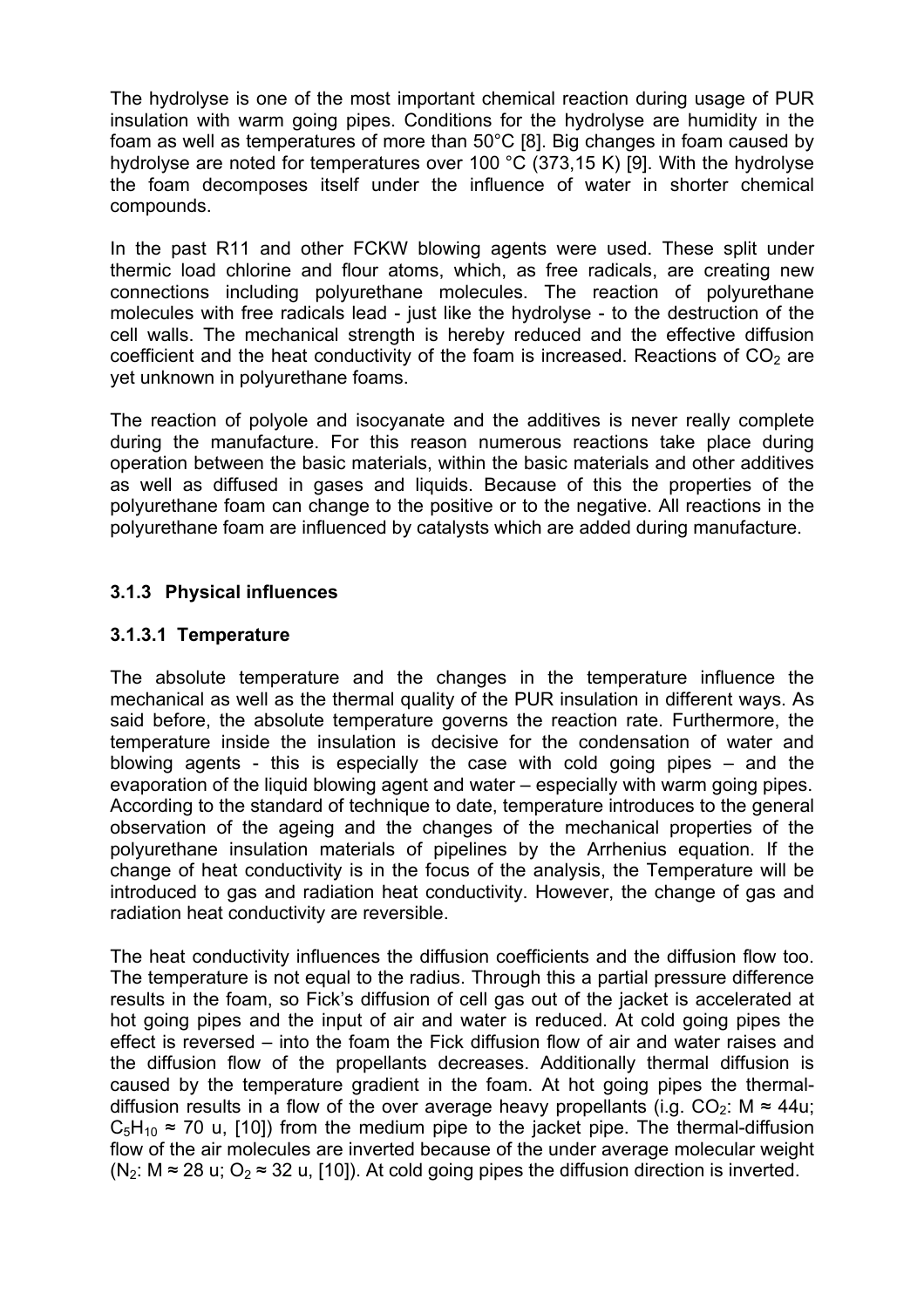Changing temperatures influence the life time span and the properties of the PURisolation. They are not considered in the lifetime calculation at the actual state-of-theart of science and technology.

Not only the partial pressures of gases and fluids change with the temperature but also the volumes of the solids in the PUR-isolated bonded pipes change. Because of the external pressure – at polymer medium pipes the medium pressure too - and multiple expansion coefficients the expansion is hampered. Stresses appear.

#### **3.1.3.2 Stresses**

The stresses in the isolation are in axial, radial and tangential destination. The axial stresses are mostly caused by the spatiotemporal different thermal expansion. Twisting of the pipes while under construction or a one sided load determines tangential stresses. Radial stresses are caused by thermal expansion as well as by the mass weight of the medium pipe, which the PUR-isolation carries.

#### **3.1.3.3 Diffusion**

At normal use there are only two mass flow mechanisms in the PUR-isolation of pipes:

– Fick's diffusion: The mass flow is caused by a concentration or a partial pressure difference. With higher partial pressure or concentration differences the diffusion flow grows.



– Sorret's diffusion: The mass flow happens through different temperatures. With raising temperature gradients the thermal-diffusion grows. But raising temperature lowers the diffusion flow. Looking at the whole diffusion flow within the foam of pipes one can observe that thermo-diffusion is not as powerful as Fick's diffusion. All known described mass flow in foams do not consider thermal diffusion.

Both mass transport processes are spatiotemporal unsteady. Besides the diffusion is over phase interfaces. This makes a calculation of diffusion flow in the foams different. Furthermore the various materials of a bonded pipe have extreme different diffusion coefficients and permeation coefficients.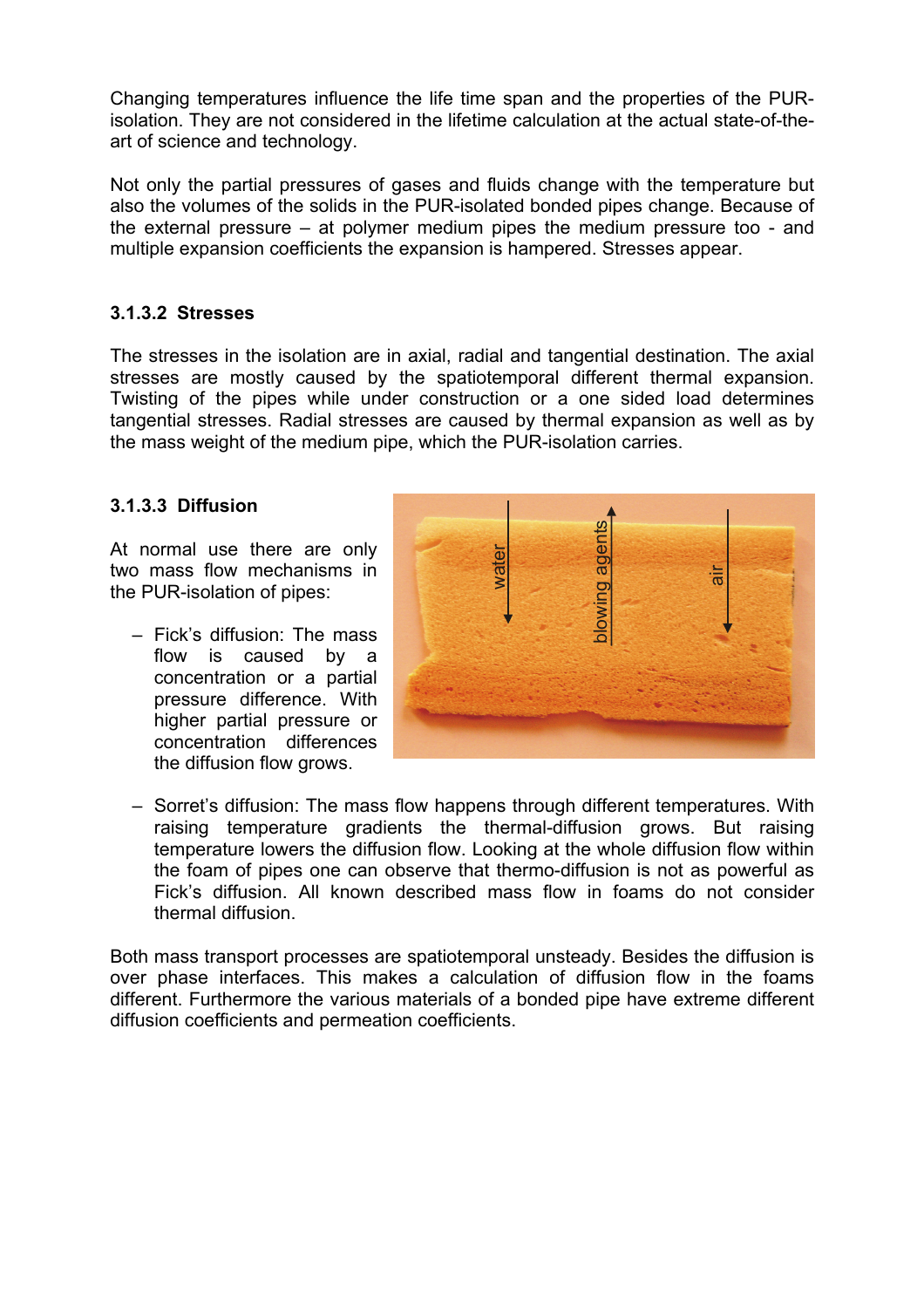|                           | $D_{\text{eff}}$ [10 <sup>-13</sup> m <sup>2</sup> /s]<br>for PUR-foam<br> 70°C<br>l20°C<br>$ 60^{\circ}$ C<br>$50^{\circ}$ C |      |      |     | $P$ [10 <sup>-16</sup> mol/(msPa)]                    |      |                                                                   |      |     |  |
|---------------------------|-------------------------------------------------------------------------------------------------------------------------------|------|------|-----|-------------------------------------------------------|------|-------------------------------------------------------------------|------|-----|--|
| Gas                       |                                                                                                                               |      |      |     | <b>IPUR-foam</b><br>$123^{\circ}$ C<br>$50^{\circ}$ C |      | <b>PE-jacket pipe</b><br>$23^{\circ}$ C<br>$40^{\circ}$ C<br>l5°C |      |     |  |
| N <sub>2</sub>            | 25                                                                                                                            | 130  | 220  |     | 10                                                    | 147  | 0,24                                                              | 0.65 | 1,6 |  |
| $\mathsf{I} \mathsf{O}_2$ | 150                                                                                                                           | 470  | 650  | -   | 61                                                    | 165  | $ 0,9\rangle$                                                     | 1,9  | 4,9 |  |
| CO <sub>2</sub>           | 500                                                                                                                           | 1000 | 1300 |     | 230                                                   | 3500 | 5,1                                                               | 8,6  | 19  |  |
| $ c$ -pentan $ 0,6 $      |                                                                                                                               | 5    |      |     | 0.5                                                   | 1,7  |                                                                   | 23   |     |  |
| <b>R11</b>                | 0,065,7                                                                                                                       |      | -    | 3,3 |                                                       |      |                                                                   |      |     |  |

*Table 2 Diffusion and permeation coefficients of different gases in PUR-foam and PE-jacket pipes [11]* 

- steel / copper / aluminium: In metals is nearly no diffusion. In good approximation metals are hermetically diffusion sealed.
- HD-PE / X PE: Steam and air diffusion are highly constricted. The diffusion of cyclopentan is comparatively lowly constricted.
- PUR-foam: Air, water and several propellants have high diffusion coefficients. The propellant cyclopentan can badly diffuse in PUR-foam.

# **3.2 Calculation models**

# **3.2.1 Heat conductivity**

For the heat conductivity the following equation may be given:

$$
\lambda = \lambda_{conv} + \lambda_{cond} + \lambda_{solid} + \lambda_{rad} \quad (2)
$$

| $\mathcal{S}_{\mathsf{conv}}$  | convection thermal conductivity |
|--------------------------------|---------------------------------|
| $\mathcal{S}_{\mathsf{cond}}$  | gas thermal conductivity        |
| $\mathcal{S}_{\mathsf{solid}}$ | solid thermal conductivity      |
| 8 <sub>rad</sub>               | radiation thermal conductivity  |

During service life the heat conductivity changes. For the general correlation of heat conductivity alteration

$$
\lambda(t) = f(A, B, C, \dots) \quad (3)
$$

(A,B,C etc. are the influence coefficients) some different mathematical methods have been designed.

- Kai-Erhard Wagner: Within the scope of his dissertation he created a simulation for alteration of heat conductivity of polyurethane foams. He used a cubic cell model for the mathematical-physical determination of the heat conductivity of polyurethane foam plates. In difference to the other known methods his basic approach provides condensation and small deformation of the cells in the PURfoam. [12]
- The IEA announced under the title "How cellular gas influence insulation properties of district heating pipes and the competitiveness of district energy"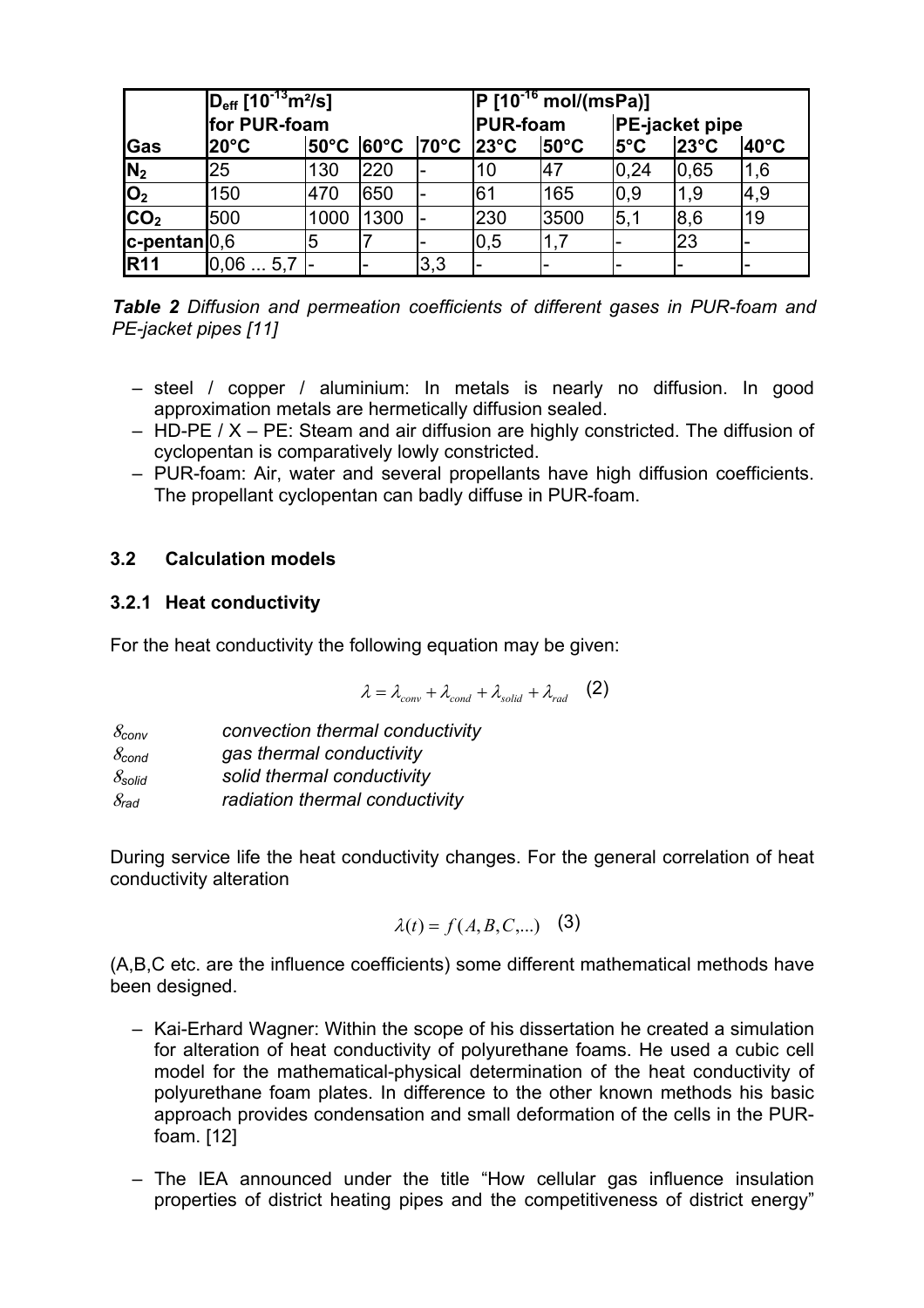their own calculation method for determination of heat conductivity within district heating pipes over the lifetime. This method is based on a mixture of physical laws and constants determined by statistical procedures. [13]

- An analysis for heat conductivity, created by the IMA at the research project ""Advanced PUR-isolation of district heating pipes" Subtask physicalmathematical modelling of PUR-foam layers and experimental analysis of thermo-mechanical long-term behaviour of foam patterns and preinsulated bonded pipes" (""Verbesserte Polyurethan-Wärmedämmung von Fernwärmeleitungen" Teilaufgabe Physikalisch-mathematische Modellierung von PUR-Dämmschichten und experimentelle Untersuchungen zum thermomechanischen Langzeitverhalten von Schaumstoffmustern und Kunststoffmantelrohren" [11]), is like the calculation method of the IEA solved by Bessel equations. But this does not use statistical values and correlation.
- The mathematically easiest of all methods for determining heat conductivity changes in PUR-isolated pipes shown here, has been created by the Fernwärme-Forschungsinstitut Hannover e.V. It is fully based on statistical values [9].

All methods are limited real-world solutions. Because sufficient data is not available for determining the constants and verifying the methods extensive numeric design engineering is necessary in order to determine explicit values. Also every basic approach for the determination of heat conductivity changes may be used for special cases only. Until now no scientific method is known which demonstrates its universality.

## **3.2.2 Strength**

No equation like that for heat conductivity in foams exists for the static strength. The change of the axial shear strength could be written:

$$
\tau_{ax} = f(a_1, b_1, c_1, \dots) \quad (4)
$$

For compression strength in radial destination a general equation could be demonstrated:

$$
\tau_{rad} = f(a_2, b_2, c_2, \dots) \text{ (5)}
$$

(a1,b1,1 etc. are the influence coefficients)

Not many statements in respect to change of mechanical properties of PUR-isolation at pipes can be found in the available literature. In EN 253:2006-02 the Arrhenius equation is used for a correlation between the continuous operation temperature and the reduction of mechanical strength. Other influences are not yet incorporated.

#### **3.3 Readings and trials**

During the last years some research projects revealed how several influences act on property changes. Most research projects worked with artificially aged pipes. An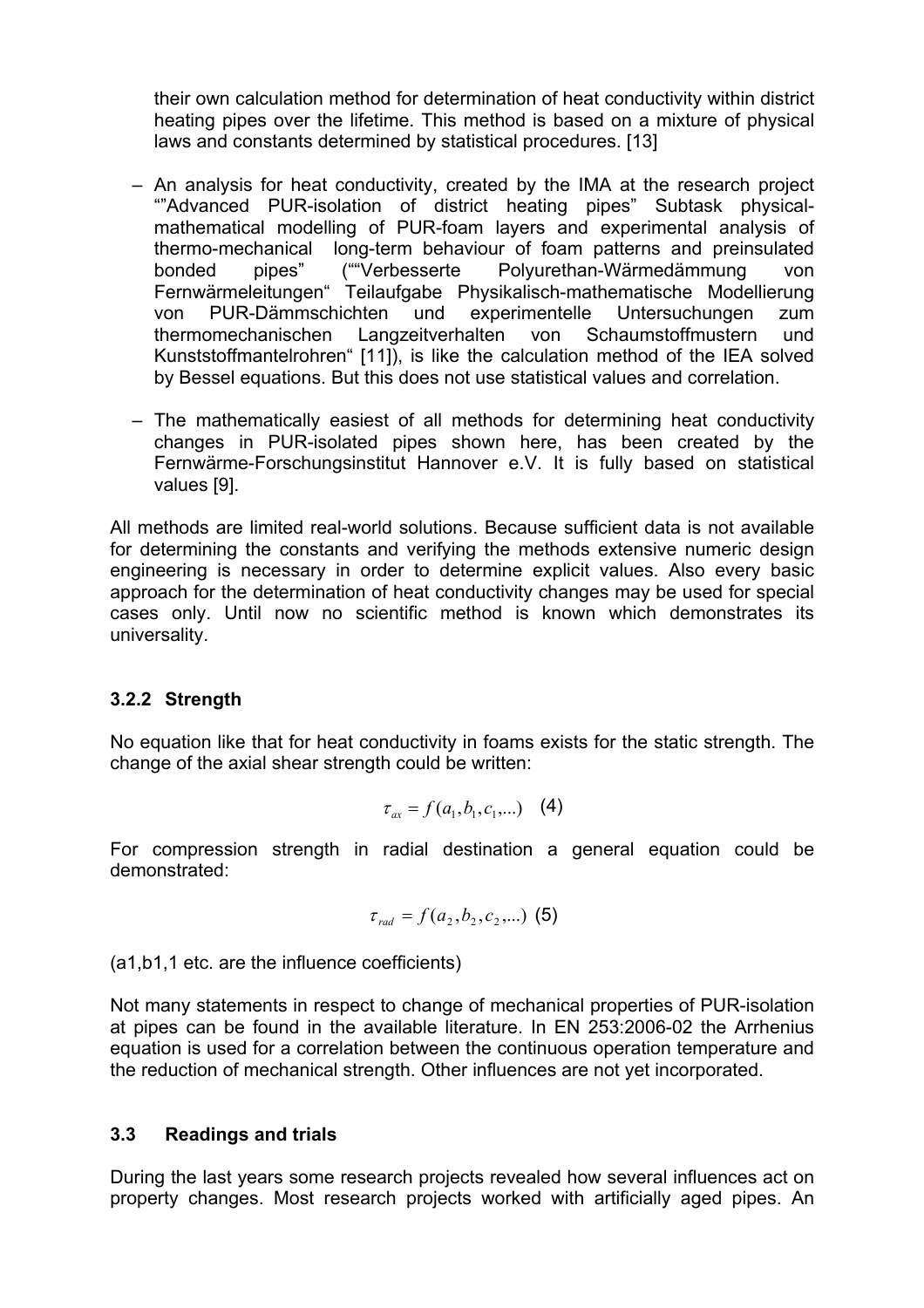important exception is the research project "Thermal history of PUR-foams at practice aged preinsulated bonded pipe systems in terms of heat conductivity and strength" ("Zeitstandsverhalten von PUR-Schäumen in praxisgealterten Kunststoffmantelrohren hinsichtlich Wärmeleitfähigkeit und Festigkeit" [11]). In this research project more than one hundred natural aged district heating pipes were tested for thermal and mechanical properties.

No data are available about long-term changes of heat conductivity and strength depending on operating temperatures. As aforementioned the operation temperature influences the diffusion processes, condensation and evaporation as far as chemical reactions are concerned. Furthermore it is known that the formation of a layer of ice in pipelines' PUR-foam with medium temperature below 0°C (273,15K) hampers the intrusion of more water to the foam. So the raise of heat conductivity is limited [14]. The shown effects can not be quantitatively evaluated for the time being.

At the Fernwärme-Forschungsinstitut trials for deterioration of district heating pipes have been started. One of the trials included a hydrolysis<sup>1</sup> trial in a closed container.



*Picture 6 Mass lost in dependency of time at a hydrolyse trial of PUR-foam. [9]* 

Hydrolyse results in the destruction of the membranes of the cells and partition walls. This is shown by the mass lost. For the allocation of measurement in picture 6 probably used catalyses are responsible. At production of PUR-foams tertiary amines, cyclic or aliphatic aminoether, cyclic or aliphatic aminidine as well as metal organic compounds are mostly used. They are signed by heavy temperature appending behaviour. Including the collapse above the substance specific category temperature. Another possible reason is the water pressure. The probes were heated in hermetically closed containers at trial temperature, so different pressures had been applied. [9]

At another water penetration test in boiling water, where hydrolysis probably appeared - the reaction products had not been chemically analysed – the foam showed heavy changes: The originally porous foam looked like lamellas after the test. The strength changed from hard and strong to brittle and crumbly [15].

<sup>&</sup>lt;sup>1</sup> Hydrolysis is the decomposition of long-chain compounds by a reaction with water.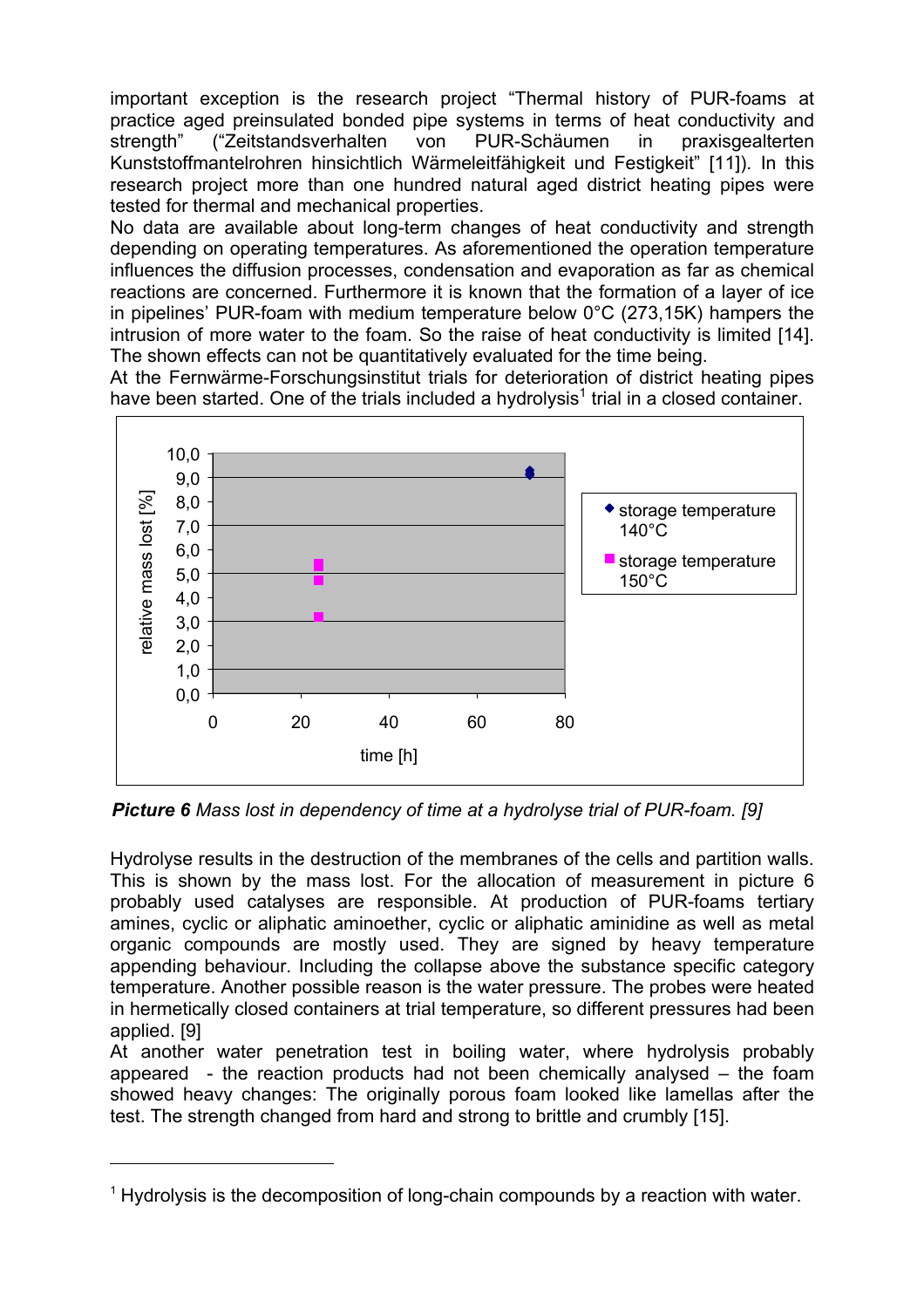In case the composite dissolve in the course of deterioration, the water and air spread would be eased in the foam. This causes increasing the heat conductivity and chemical ageing through oxidation and hydrolysis. Furthermore, the absence of composite produces friction and abrasion in the area between isolation and jacket pipe or isolation and medium pipe. Through this the mechanical as well as the thermal properties change: The mechanical load decreases and the heat conductivity increases.

# **3.3.1 Change of heat conductivity**

To the presentation of correlation between operation time and heat conductivity for polyurethane isolations while praxis deterioration are not enough data available. Data of many measurements of different types of pipes at several deterioration stages are needed for positioning statistic correlation. This is going to be the challenge for the next years.

The conclusions of existing heat conductivity measurements applied to the operation time without standardisation show the following picture:



*Picture 7 Heat conductivity of PUR-foams at district heating pipes dependant on propellants and operation time [17]*

Standardisation with the known practices – through the Arrhenius equation – produces no reasonable results in accordance to the cognition of the research project "Thermal history of PUR-foams at practice aged preinsulated bonded pipe systems in terms of heat conductivity and strength" [11].

Today pipes with PUR-foam blown with several blowing agents are used. Until the middle of the '90th the polyurethane foams had been blown with CFC and HCFC like R11, R141b and R142b predominantly. The organohalogen compounds have many benefits – low heat conductivity, non-flammability, low diffusion coefficients,... – but they are ecological not passable because of the ozone destruction impact. Nowadays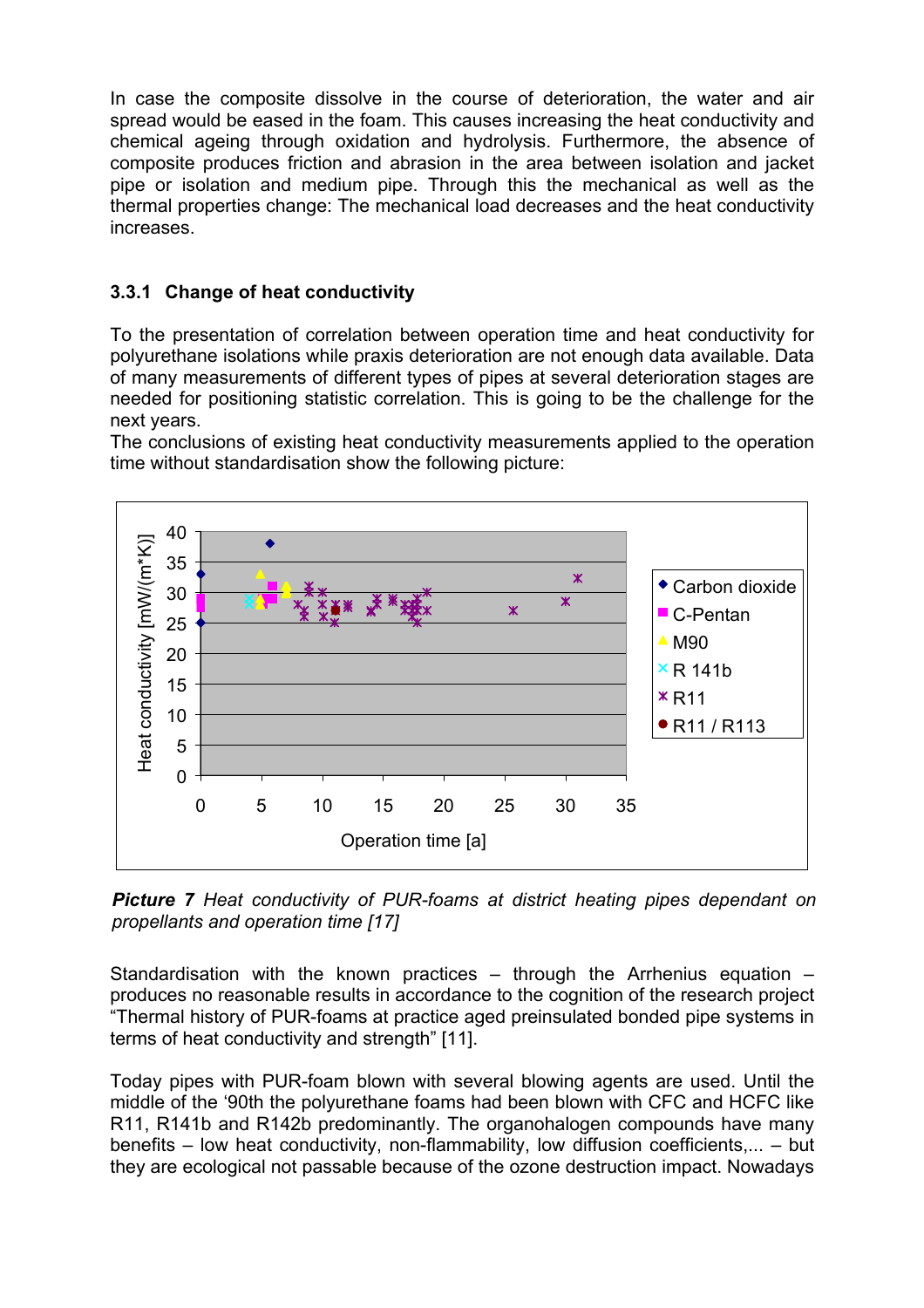carbondioxide and cyclopentane are mainly used as propellants. In a few cases the vacuum technology is used. This influences the heat conductivity directly:

| <b>Gas/Fluid/</b>               | Heat conductivity [W/(mK)] |               |                |                |                |                |                |                |        |
|---------------------------------|----------------------------|---------------|----------------|----------------|----------------|----------------|----------------|----------------|--------|
| <b>Solid</b>                    | $-25^{\circ}$ C            | $0^{\circ}$ C | $10^{\circ}$ C | $20^{\circ}$ C | $25^{\circ}$ C | $47^{\circ}$ C | $50^{\circ}$ C | $66^{\circ}$ C | 100°C  |
| CO <sub>2(g)</sub>              | 0,013                      | 0,015         |                |                | 0,016          |                | 0,018          |                | 0,022  |
| $C_5H_{10(g)}$                  |                            |               |                |                | 0,013          |                |                | 0,015          |        |
| $C_5H_{10(1)}$                  |                            |               |                |                |                | 0,123          |                |                |        |
| $R 141b_{(g)}$                  |                            |               |                |                | 0,010          |                |                |                |        |
| R 11<br>$(CCl_3F_{(g)})$        |                            |               |                | 0,008          | 0,008          |                |                |                | 0,011  |
| Dry Air                         |                            | 0,024         |                |                | 0,026          |                |                |                | 0,031  |
| H <sub>2</sub> O <sub>(g)</sub> |                            | 0,0165<br>*   |                |                | 0,0183<br>÷    |                |                |                | 0,0248 |
| H <sub>2</sub> O <sub>(I)</sub> |                            | 0,561         | 0,580          |                | 0,608          |                | 0,644          |                |        |
| Polyurethan                     |                            |               |                | 0,260          |                |                |                |                |        |

\* at saturation

*Table 3 Heat conductivity of miscellaneous chemical substances depending on temperature [10]* 

Particularly with cold going pipes it must be pointed out, that high molecular propellants – e.g. cyclopentane  $(C_5H_{10})$  – may condense in the polyurethane foam. The condensation of the propellants leads to a high rise of the foam's heat conductivity because the liquid propellants  $-$  as one can see in table  $3 -$  features clearly higher heat conductivity than the gaseous.

In the past the heat conductivity of some artificially aged district heating pipes was measured. It showed, that the heat conductivity proceeds asymptotically to a maximum value. Here are some examples of one test run:



*Picture 8 Heat conductivity depending on the ageing period of artificially aged district heating pipes. Medium temperature 175°C, ambient air temperature 25°C [16]*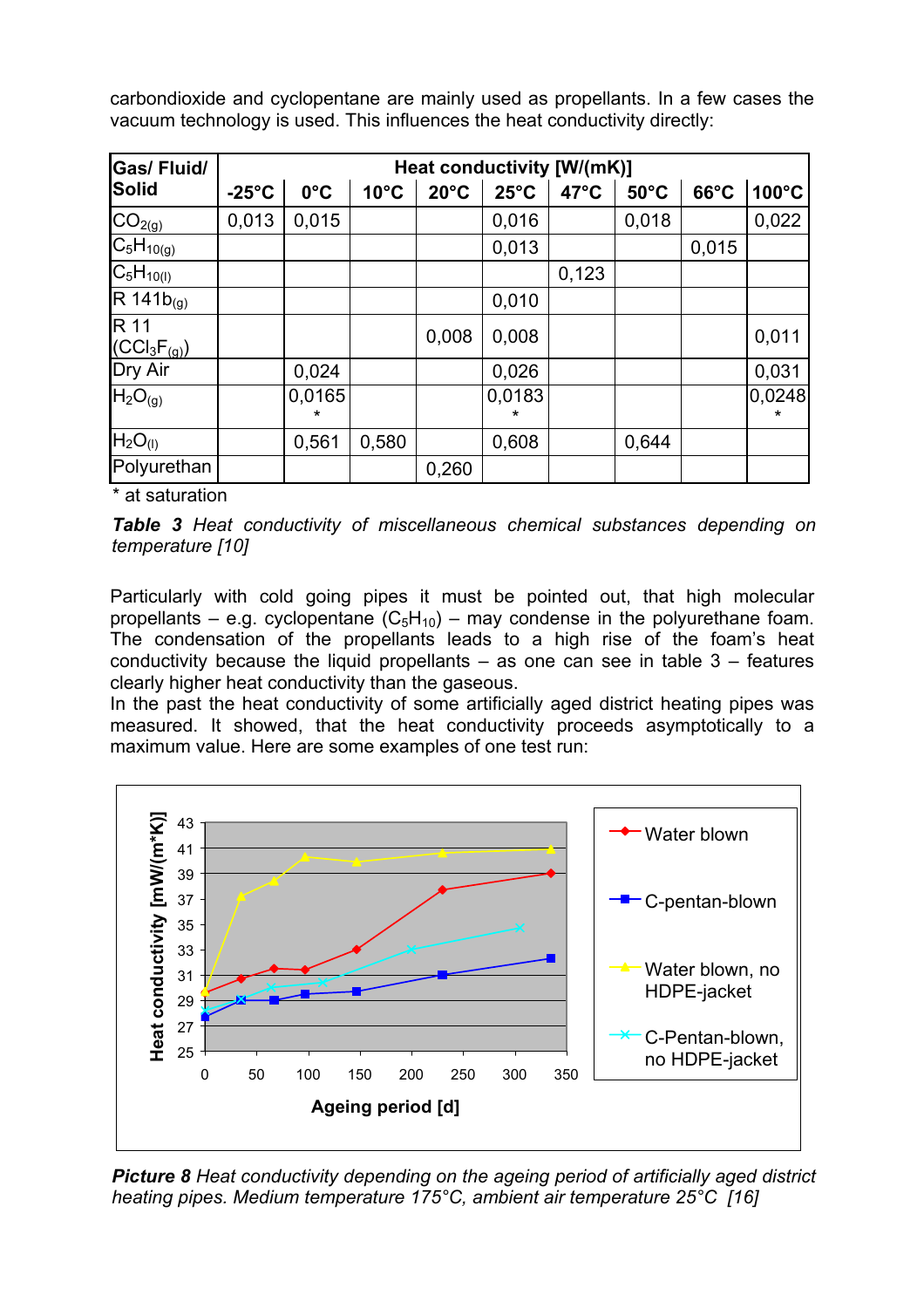It can clearly be seen, that the heat conductivity raises faster and reaches the maximum value earlier at the water blown probes – propellant is  $CO<sub>2</sub>$  from the isocyanate-water reaction – than at the cyclopentane blown foams. Also outstanding is, that the missing HDPE-jacket has a smaller stake on the heat conductivity changes of cyclopentane blown foams than on water blown pipes. This can be explained by the permeation coefficients as in table 2.

# **3.3.2 Changes of shear strength**

Through the propellant diffusion out of the foam there may result a temporary depression to the foam. Thereby the compression strength falls momentaryly.

Long-ranging cyclopentane or CFC (e.g. R11) diffusing and dissolving in the cell walls extends the gap between the polyurethane molecules. Thereby the van der Waals forces are lowered. These cause the reduction of mechanical strength. The solubility of R11 in polyurethane is 2 to 5 times bigger than the solubility of cyclopentane.

At the status quo of science the strength of polyurethane foam isolation is decreasing with the age.



*Picture 9 Axial shear strength of plastic sheathed pipes [17]*

At picture 9 a conclusion between the operating time and the shear strength of the aged plastic sheathed pipes in district heating networks under natural conditions can be drawn. From the described measured values it is not clear if this conclusion is linear or different. Unfortunately, no designation to the initial state of the pipes is possible. So the measured values may result from changes during the pipe production in the considered period.

Especially interesting to the measured values is the fact that no conclusion to the pipes used in the supply and return system can be traced. Sometimes ageing tests in the FFI showed that the strength at higher test temperatures raises compared to lower test temperatures. This is an evidence, that the Arrhenius law is not universal for in praxis aged polyurethane foam isolations.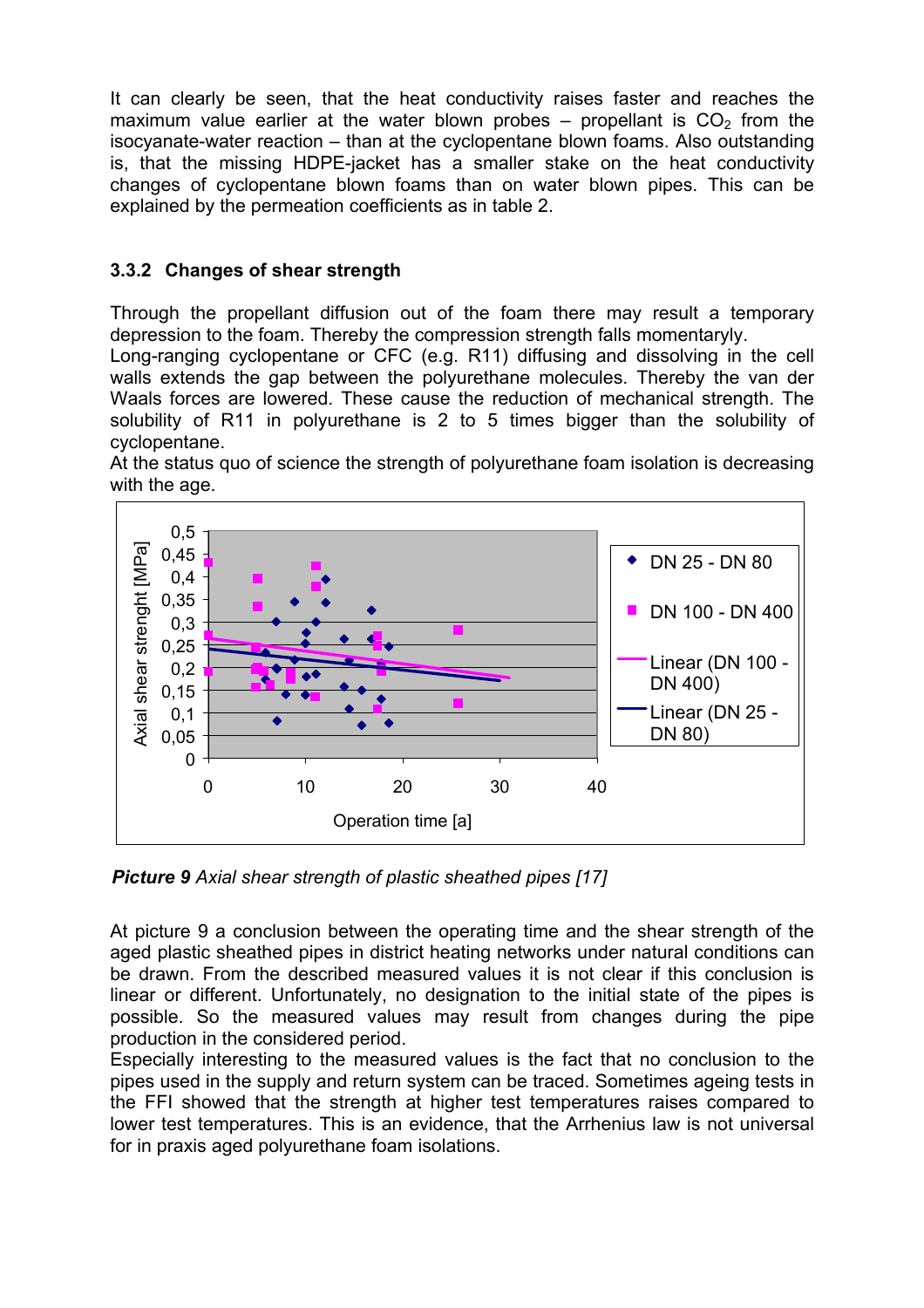Particularly through the limited expansion in the pipes stress develops. Hot going pipes are, if they are not flexible, thermal or mechanical pre-stressed as well as equipped with compensators of different types to reduce the maximum stress. Therefore, an excess of compression strength is not expected in normal operation. Only the excess of the planned operating temperature may cause the allowed compression strength. In this case cracks and irreversible deformation results. If a pipe is temporarily out of order, cracks and irreversible deformation – like that by the excess of the maximum compression strength - caused by excess the maximum tensile strength may appear.

According to the actually known experimental results no prediction can be made, where the collapse appears. It is to be expected, that the polyurethane foam and the PE-jacket concludes at first. Than the steel pipe follows because the heat expansion coefficient of polyurethane foam and PE-HD is 4 to 20 times higher than the coefficient of steel and the steel features a much higher tensile strength.

Daily or seasonal variation of temperature cause load alternation in the components of the pipe systems. If a numerous variation of temperature happens, the danger of excess of the endurance strength exists. In this case the isolation, the medium pipe and the jacket pipe loses the operability.

## **4 Result**

Heat conductivity and mechanical strength are caused by many factors. Exact conclusions of property changes of polyurethane foams are as yet not available. Every presented calculation model is not applicable to every case of operation of polyurethane foam insulated pipes. The current state of research does not even allow the conclusion, that the prediction of the life time span and the future heat loss through artificial ageing take place in reality.

Beginning at equation (3) and the passed analysis the following conclusion can be declared:

$$
\lambda(t) = Z + D + F + U + G + V + B
$$
 (6) [17]

- *λ(t) Heat conductivity*
- *Z Cell gas composition*
- *D Density*
- *F Chemical composition of solid frame*
- *U Environmental influences*
- *G Geometry of cells and pipe*
- *V Bond and bond materials*
- *B Operating method*

The conclusion for mechanical properties can be given analogue:

$$
\tau(t) = z + d + f + u + g + v + b \quad (7)
$$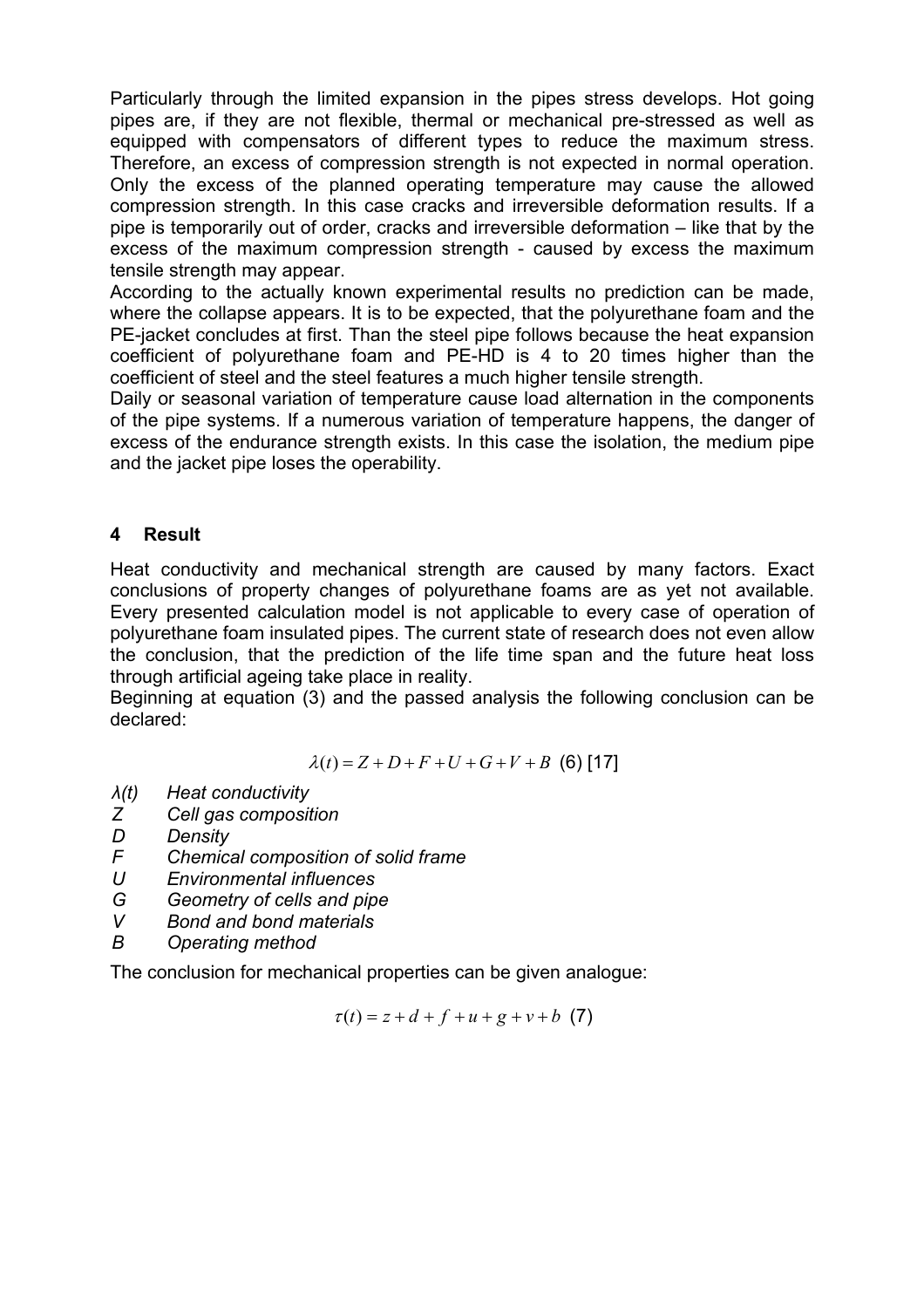- ϑ*(t) Strength*
- *z Cell gas composition*
- *d Density*
- *f Chemical composition of solid frame*
- *u Environmental influences*
- *g Geometry of cells and pipe*
- *v Bond and bond materials*
- *b Operating method*

Loading factors are included to the summands of equations (7) and (8). Today it can not be reviewed, if the aspired calculation model will be exclusively based on experimental or theoretical identifications. The absolute theoretically determined equations would only be numerical unlockable, because the individual terms are all interdependent. On this account creation of approach with statistical procedures (interpolation polynomal) and adopted measured values of existing pipes is worth to consider. But measured values are absolutely necessary for the determination of interpolation polynomal .

The current database is problematical. Numerous research institutes and companies are working on the development for calculation methods of rest durability and determination of the future heat losses. The data exchange between the institutions is not very extensive so far. Reliable measured cell gas profiles over the radius are not really available. Therefore all details on diffusion processes are based on presumptions and mathematical-physical models. Furthermore no detailed models on chemical ageing due to measured values exist up to date. No known calculation model includes the deterioration of the solid fraction.

#### **5 Bibliography**

[1] Besier, R., Veränderungen der Fernwärmerohrnetze in Deutschland, EuroHeat&Power 9/2005

[2] CEN, EN 253 - Preinsulated bonded pipe systems for directly buried hot water networks - Pipe assembly of steel service pipe, polyurethane thermal insulation and outer casing of polyethylene, Beuth, 2006

[3] CEN, EN 448 - Preinsulated bonded pipe systems for directly buried hot water networks - Fitting assemblies of steel service pipes, polyurethane thermal insulation and outer casing of polyethylene, Beuth, 2003

[4] CEN, EN 488 - Preinsulated bonded pipe systems for directly buried hot water networks - Steel valve assembly for steel service pipes, polyurethane thermal insulation and outer casing of polyethylene, Beuth, 2003

[5] CEN, EN 489: Preinsulated bonded pipe systems for directly buried hot water networks - Joint assembly for steel service pipes, polyurethane thermal insulation and outer casing of polyethylene, Beuth, 2003

[6] Beddies, H., J. Hesselbach u. K.-E. Wagner, Halogenfreier Polyurethan-Schaum: Verbundvorhaben, 1994

[7] Paul W. u. H. Weiss, Nanoporous foams, MaTech Kompetenzzentrum Jahrestreffen, 2004